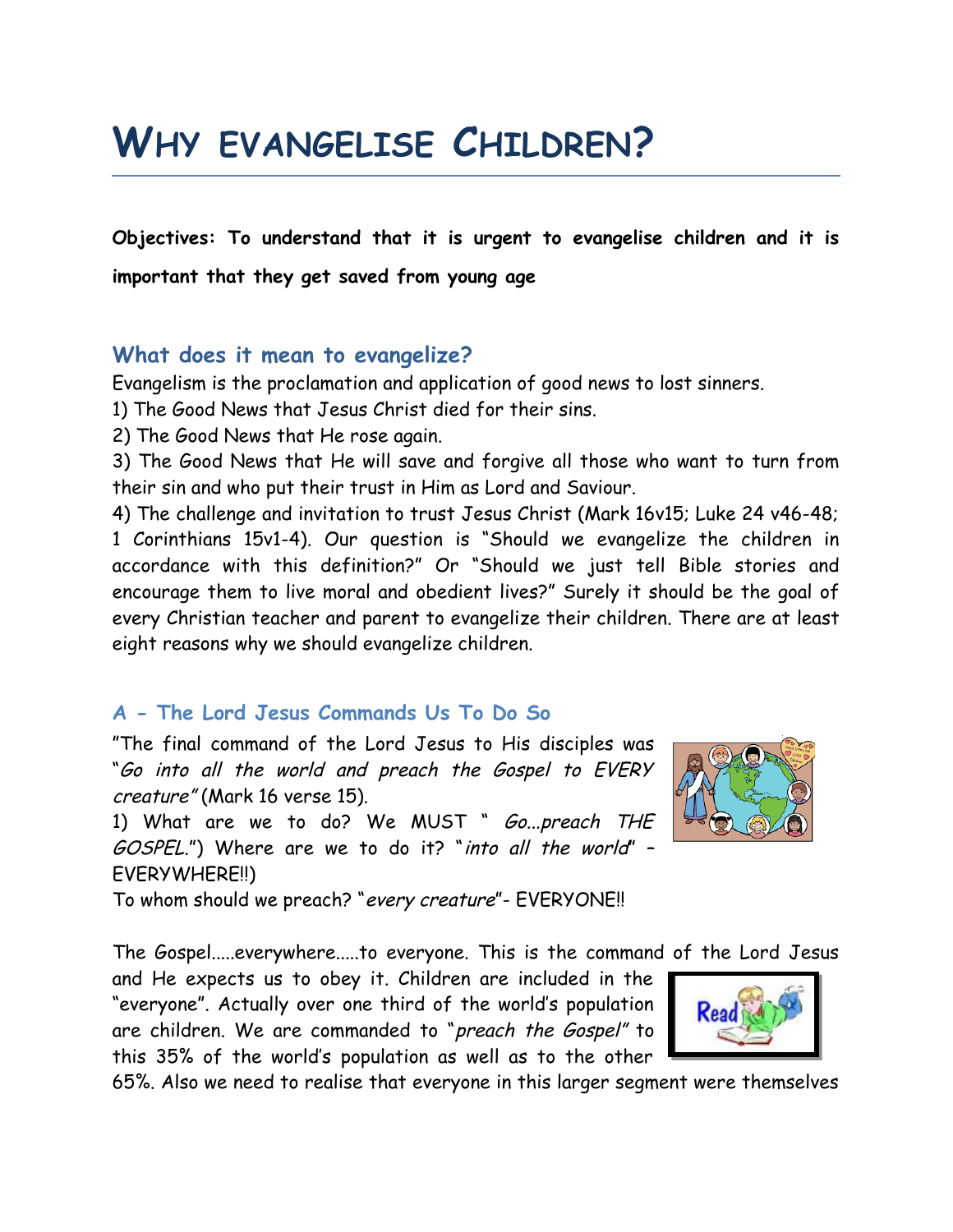children at one time. However we are not just to tell children Bible stories. The Lord Jesus COMMANDS us to "PREACH THE GOSPEL" to them. He commands us to EVANGELIZE them. And remember that there is ONLY ONE GOSPEL and it is taught in the Bible. We are to preach THIS GOSPEL to the children. The message for them should be the same as for adults, although we will present it more simply and relate it to the level of their understanding and experience. The vast majority of the world's children have never heard the Gospel and that includes the children in supposedly 'Christian' countries. What a mission field!

# **B –They are the Future**

The Psalmist's desire in Psalm 78vs6-8 was "that the generation to come may set their hope in God... and may not be like their fathers, a stubborn and rebellious generation" He realised that the future lay with the children and that if they were not reached they would become like "the present generation" of adults with all their sin and problems. We can see that what he feared has happened in our world to-day.to

Our future - the future of our culture, our country and our churches - is in the hands of today's children. They are the politicians, the police force, the teachers, the pastors and parents of tomorrow. When you evangelize them and

see them trust Christ as their Saviour and Lord, you are investing in the future. It is an investment which God will bless. That is why He told Moses, at least four times, when he was preparing to enter the promised land, that the nation's future in that land depended upon them teaching the Word of God to their children (Deuteronomy 4v9; 6vs3-7; 11v19 and 31v12,13). You need to prepare for tomorrow by evangelizing the children today. They need to have the opportunity to hear and respond to "the Good News" NOW and not in ten years time. A little boy was asked "What will you be when you grow up?" He answered "Maybe a missionary, maybe a gangster". "What do you mean?" he was asked. "It all depends on who gets me first!"

# **C – Because they can be Saved.**

The goal of evangelism is that those who hear the Gospel message should put their trust in Jesus Christ as their Saviour. Therefore this should also be your goal when you evangelize children. However, the big question is: "Is it possible for a child, even a little child, to put his trust in Jesus Christ? Is it possible for a child to be saved?" We



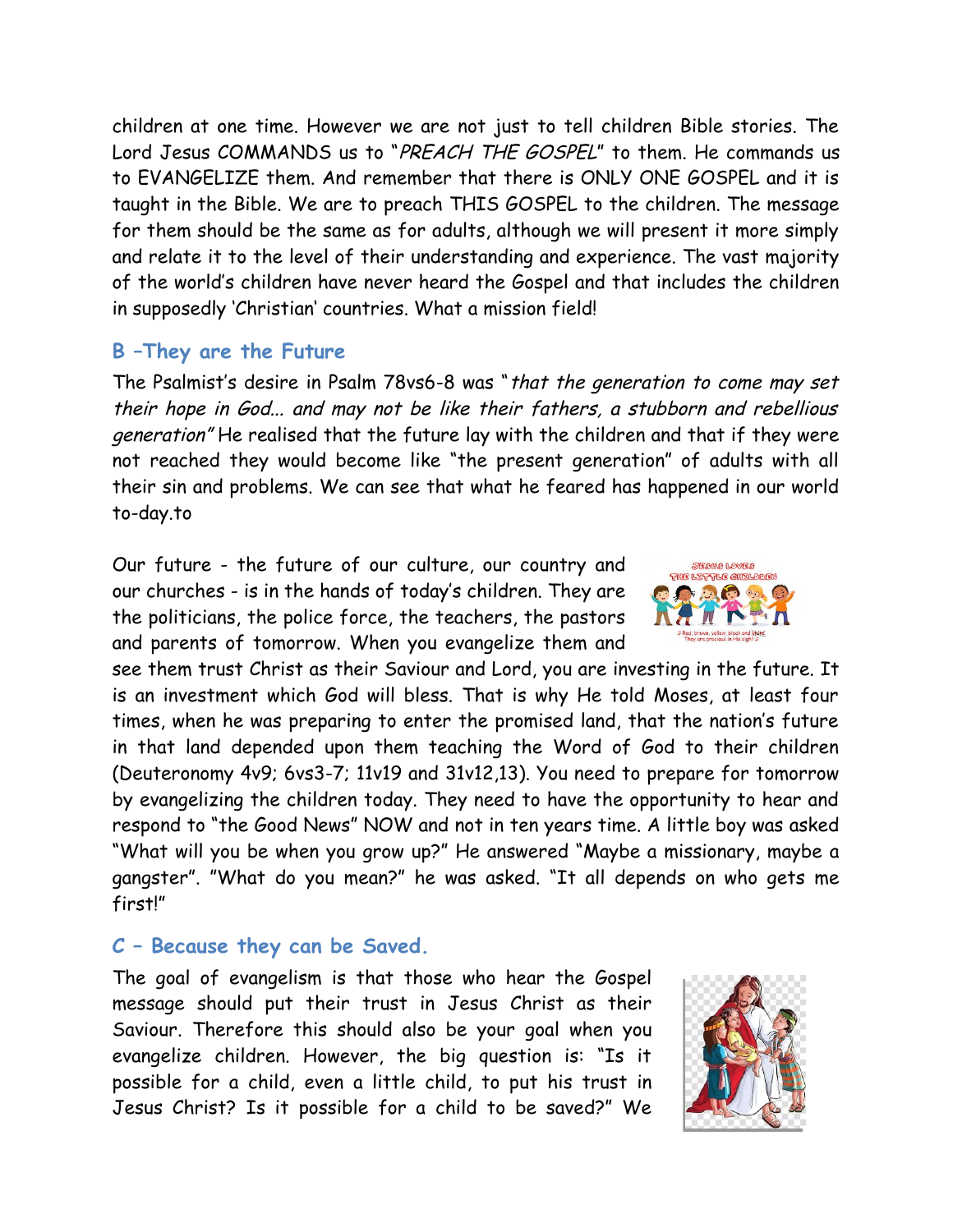must find our answer in God's Word so that we can be sure that our ministry to the children is biblical. The Bible gives us the answer in two ways:

1) There are verses which clearly and specifically state that it is possible for a child to trust Jesus Christ for salvation.

For example, the Lord Jesus - with a child in His arms - said "One of these little ones who believe in (trusts) Me" (Matt 18v6). He tells us that a little one CAN put his trust in Him. Other verses include Titus 1v6, Psalm 78v7, Deut 31v12,13; 1 Samuel3v10.

2) There are many verses which clearly teach that SALVATION IS FOR EVERYONE. No upper or lower age limit is given. The only condition is to put one's trust in Jesus Christ. "WHOEVER believes in Him ... has everlasting life" (John 3v16). The Bible does not set an age limit for salvation.

3) In addition, EXPERIENCE SHOWS US that a child can trust Christ and be saved. Many Christians trace their conversion to their childhood and many to their early childhood.

# **D – They Need To Be Saved.**

What would you do if you see a child in front of a danger? You would warn him to

be careful. If you see a child with any kind of physical need you would want to help him. But THE BIBLE TEACHES US that children have SPIRITUAL NEEDS which are much greater and much more serious. You should be ready to help them also.

1) THEY NEED TO BE SAVED. The Lord Jesus uses the word "lost" and "perish" with regard to children (Matthew 18 v11-

14).They are ALL lost in the sense that they were born spiritually dead and outside God's kingdom. They will only receive spiritual life when they trust Jesus Christ. But those who are old enough to understand the Gospel, to be truly convicted of their sin and reject Jesus Christ, are lost in the sense that they are under the condemnation of God (John 3v18). Those who are not old enough to understand and believe are not condemned. The problem is that we do not know when a child reaches the age of accountability; so we must evangelize ALL children and leave the issue in God's Hands. It is sad that in many churches the children are often addressed as if they were ALL already in God's kingdom.

2) THEY NEED HELP IN THEIR DAILY LIVES. Our children are exposed to so many frightening and evil things such as drugs, violence, pornography, evil influences and false teaching. The Lord Jesus can strengthen them and enable them to resist temptation and live for Him. But they need to have Him in their

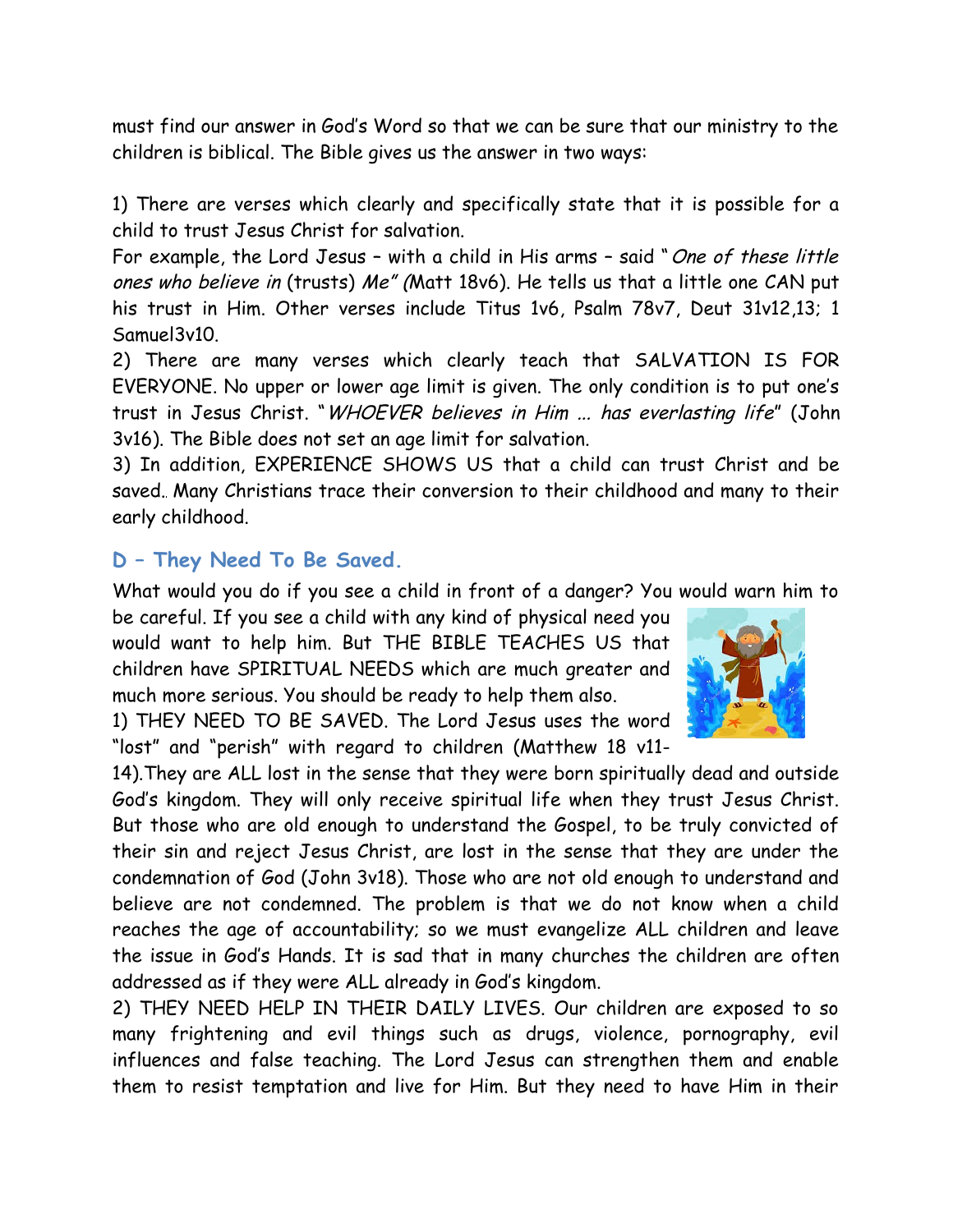lives. Why should they have to wait until they are teenagers or adults? Why should you encourage teenagers and adults to trust the Saviour and not the children? They also need His salvation and help in their lives - NOW.

#### **E – They are open to the Gospel**

There is no valid reason WHY wait until they are closed to it?

1) THE BIBLE TEACHES us that children are more open to the Gospel than adults. The Lord Jesus said in Mark10v15 and Matthew 18v3 that before a person can enter the Kingdom of God he must "be converted and become as a little child" Before an adult can be saved he must become like a child–humble, trustful and dependent. Adults find this very difficult; but the

child does not. He is already a child. He is by nature humble, trustful and dependent. And God can use these natural qualities to guide him into salvation without him having to go through the often traumatic experience an adult has in "becoming like a child". Therefore children are more open to the Gospel and salvation than adults Also, because the child is younger, he has spent fewer years in sin and his heart is more open and tender. The older children become, the more resistant they are to the Gospel and therefore harder to reach. (See Ecclesiastes 12v1)

2) EXPERIENCE DEMONSTRATES that the child is more open to the Gospel than the adult. Contrast the response of the children to your ministry with that of teenagers or adults.

3) STATISTICS SHOW US that most people are saved when they are young, and that the number of those coming to Christ declines proportionately year by year. In the light of these three facts why should you concentrate on evangelizing teenagers and adults and neglect the children?



#### **F – They have their whole lives lo live.**

"What is the best age to trust Christ? The obvious answer is "as early as possible". The older a person is, the fewer years he can give to Christ. When a child trusts Christ he has many years to live for Him. A CHILD SAVED IS A LIFE SAVED. Also the human personality is largely formed in childhood. If a child trusts Christ, the indwelling Holy Spirit will mould that



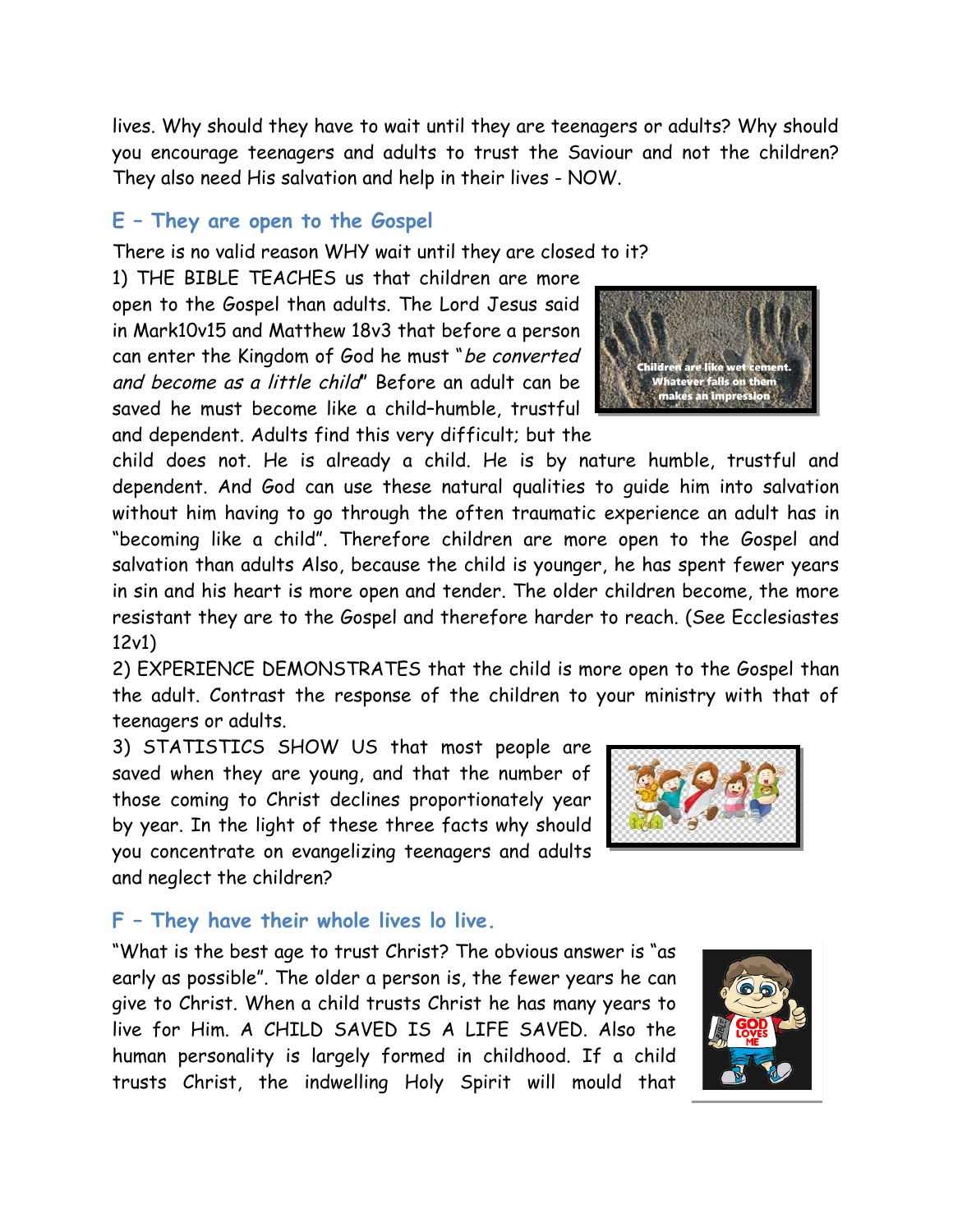personality. It is easier to direct the growth of a young and flexible sapling than to change a strong and fully grown tree.

# **G – We can reach their parents and friends through them**

God can use the lives and WITNESS OF CHRISTIAN CHILDREN to speak to – and challenge, unsaved parents and relatives. The adults' hearts are often open to the influence of their children.

### **H – God loves them and wants them to be saved**

The Bible teaches that God has A SPECIAL LOVE FOR CHILDREN. The Lord Jesus commanded "Let the little children come to Me" (Matt 19v14), and He also told us that "It is not the will of your Father Who is in Heaven that one of these little ones should perish" (Matt 18v14).

#### **ARE YOU CONVINCED? THEN EVANGELIZE THE CHILDREN.**



#### **DISCUSS**

1. How do you understand Matthew 18:6? Explain.

2. Team up with another friend and practice sharing the Gospel to a child. Take a turn to be the child and to be the teacher.

3. If you have children, ask God to help you lead them to Christ.